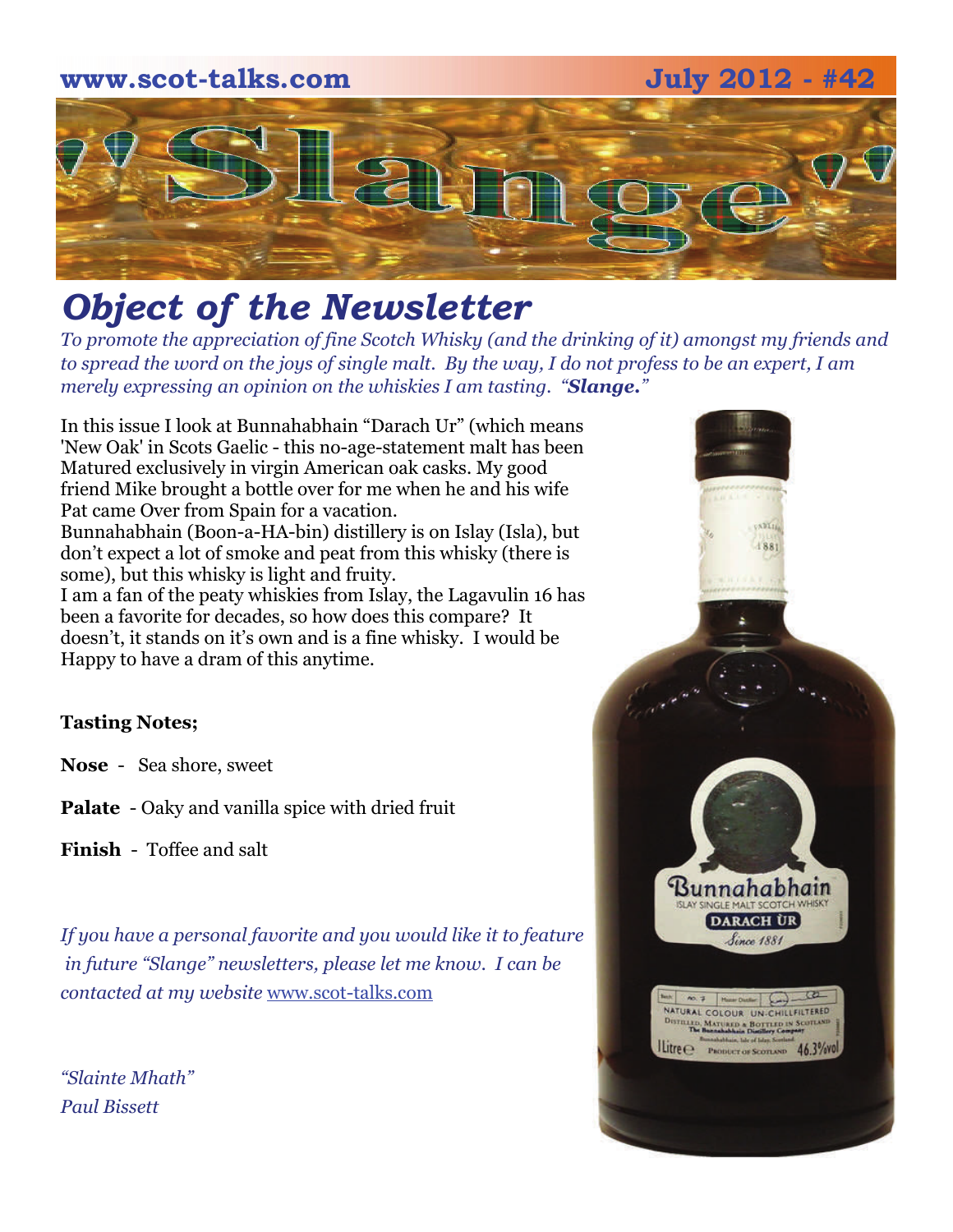

# **A wee bit of History**

### **Bunnahabhain History and Distillery Information**

The Bunnahabhain Distillery - meaning river mouth - was built in 1880/1881 by a partnership which was incorporated in 1882 as the Islay Distillery Co., and later amalgamated with Wm. Grant & Co., (Glenrothes - Glenlivet) to form Highland Distillers, the present owners.

Highland are producers of the blend "The Famous Grouse" and "Black Bottle". The malt supplied to Bunnahabhain requires the Phenols (smoke) to be at levels of 3 p.p.m (Parts Per Million). In comparison Laphroig comes in at between 35 and 40 P.P.M. Bunnahabhain is one of the milder Islay whiskies available and in its taste varies greatly from other fine spirits to be found on the island.

The water rises through limestone and is transported by pipeline to the distillery, so it doesn't pick up any peat on the way. Common bottlings are 12, 18 and 25 years old. The distilleries capacity is approximately 2.4m liters per annum, from two pairs of stills.

The drive towards Bunnahabhain from Port Askaig is great and the location of the distillery is stunning. The long and winding road according to Bunnahabhain offers wonderful views of Jura, the sound of Islay and the Rhuvaal Lighthouse on the most northern tip of Islay.



"Always keep your words soft and sweet, just in case you have to eat them."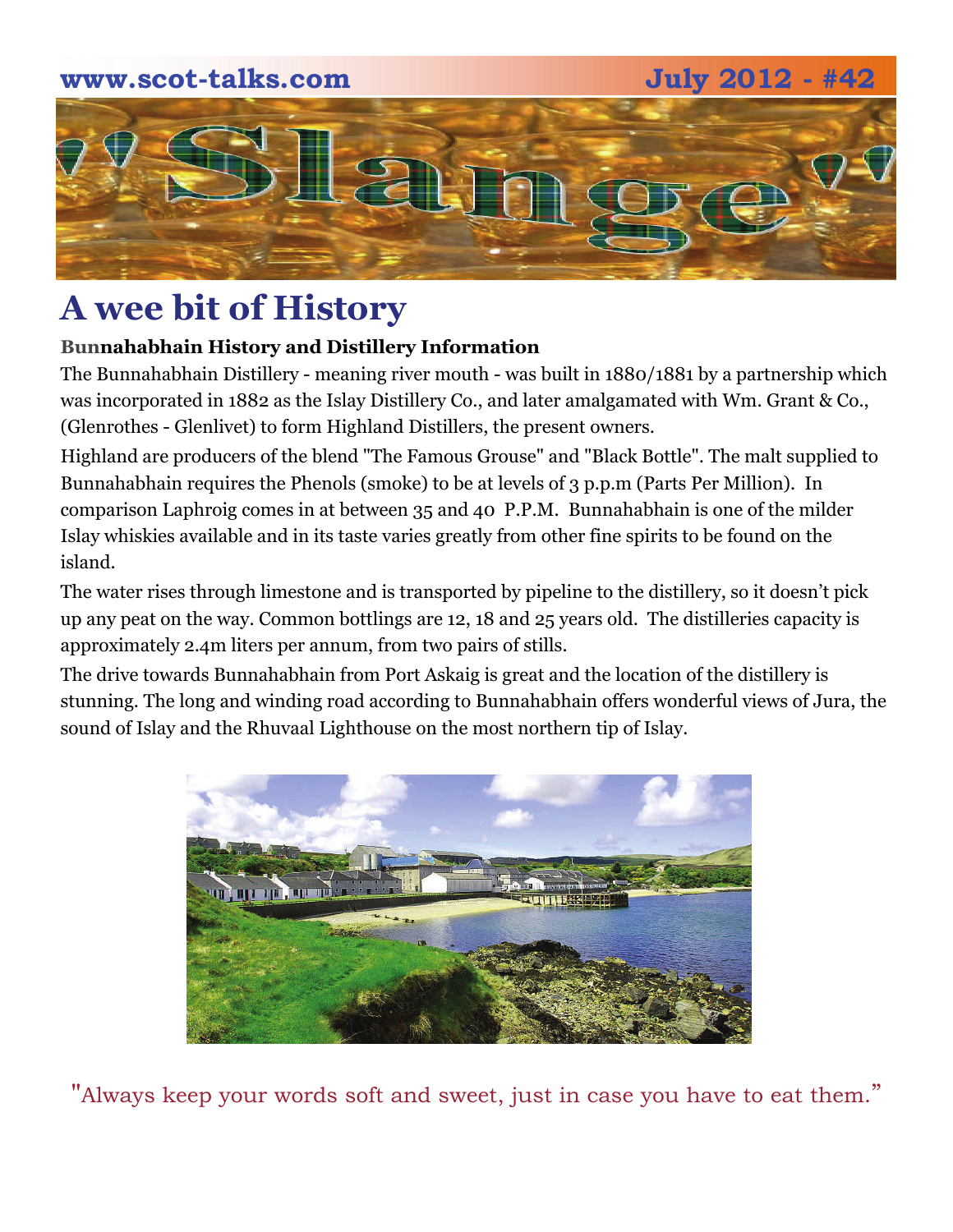

Below is a simple guide to help you choose your single malt Whisky, and the flavor notes you should expect from it. Being Scottish I recommend you find a likely candidate and try it in a bar before buying the whole bottle. With each issue of the newsletter I will add in another Whisky to the flavor map. This Issue; **Bunnahabhain "Darach Ur"** For more information go to http://www.bunnahabhain.com